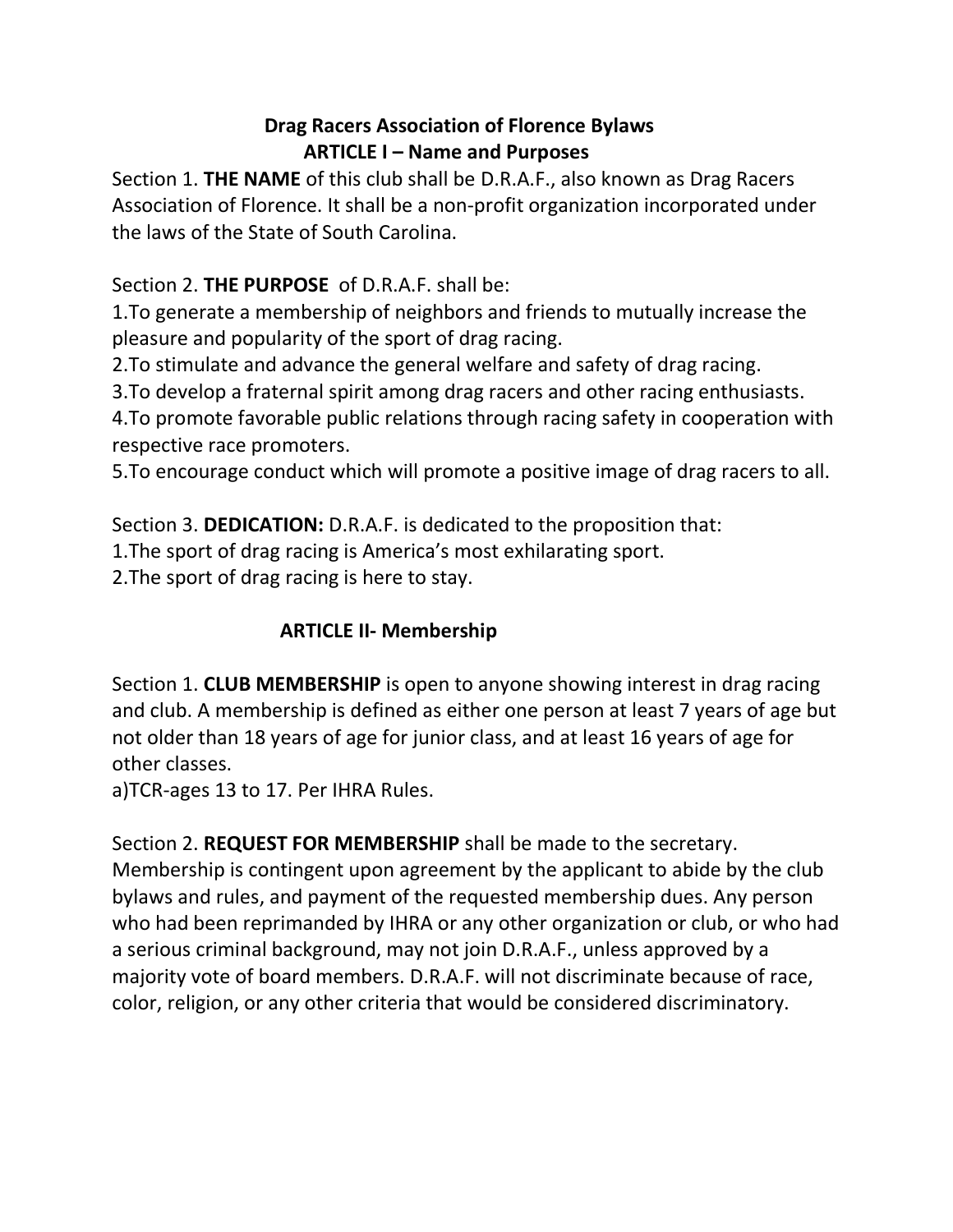Section 3. MEMBERSHIP MAY BE TERMINATED by action of the Board for nonpayment of dues, safety violations, cheating, or for any other reason deemed appropriate by the Board to be prejudicial to the best interest of the club.

## Section 4. **ANNUAL MEMBERSHIP** dues are \$20.00 per person.

1.Membership will entitle the member to hold a specific car number. If membership account is not current, your car number will be forfeited. 2.Membership will allow you to compete for D.R.A.F. points with an additional fee of \$100.00 to race for the title of D.R.A.F. champion.

3.Membership dues of \$20.00 must be paid prior to the first round of the first race to claim points. You cannot go back and claim points prior to your payment. Your points will begin with the next points race following your payment to run for the championship. In order to claim the points, \$100.00 must be paid before the start of eliminations of the fourth scheduled race.

Section 5. MEMBERSHIP VALIDITY to remain a member in good standing in D.R.A.F. all members must:

1.Be a good sportsmen and promote sportsman-like conduct, recognizing that people judge ALL drag racers by our actions.

2.Obey all Club Rules and Requirements as herein stated and otherwise may be set forth by the Board and agreed upon by the majority vote of the club.

### Section 6. **VOTING** on club issues

1.Each active member who is at least 18 years of age is entitled to one vote to decide issues affecting the club.

2.Club issues may be decided by simple majority vote of those members who are present at one official club meeting.

3.Voting which may be of confidential matter will be done via a secret ballot.

4.Voting at the end of the year may be accomplished online at Drafclub.org

### Section 7. WAIVER OF RESPONSIBILITY is required

1.Each member will be required to sign a general waiver of responsibility each year with membership. The waiver would ensure no board member, or club officer could be held responsible for any accident or incident related to racing.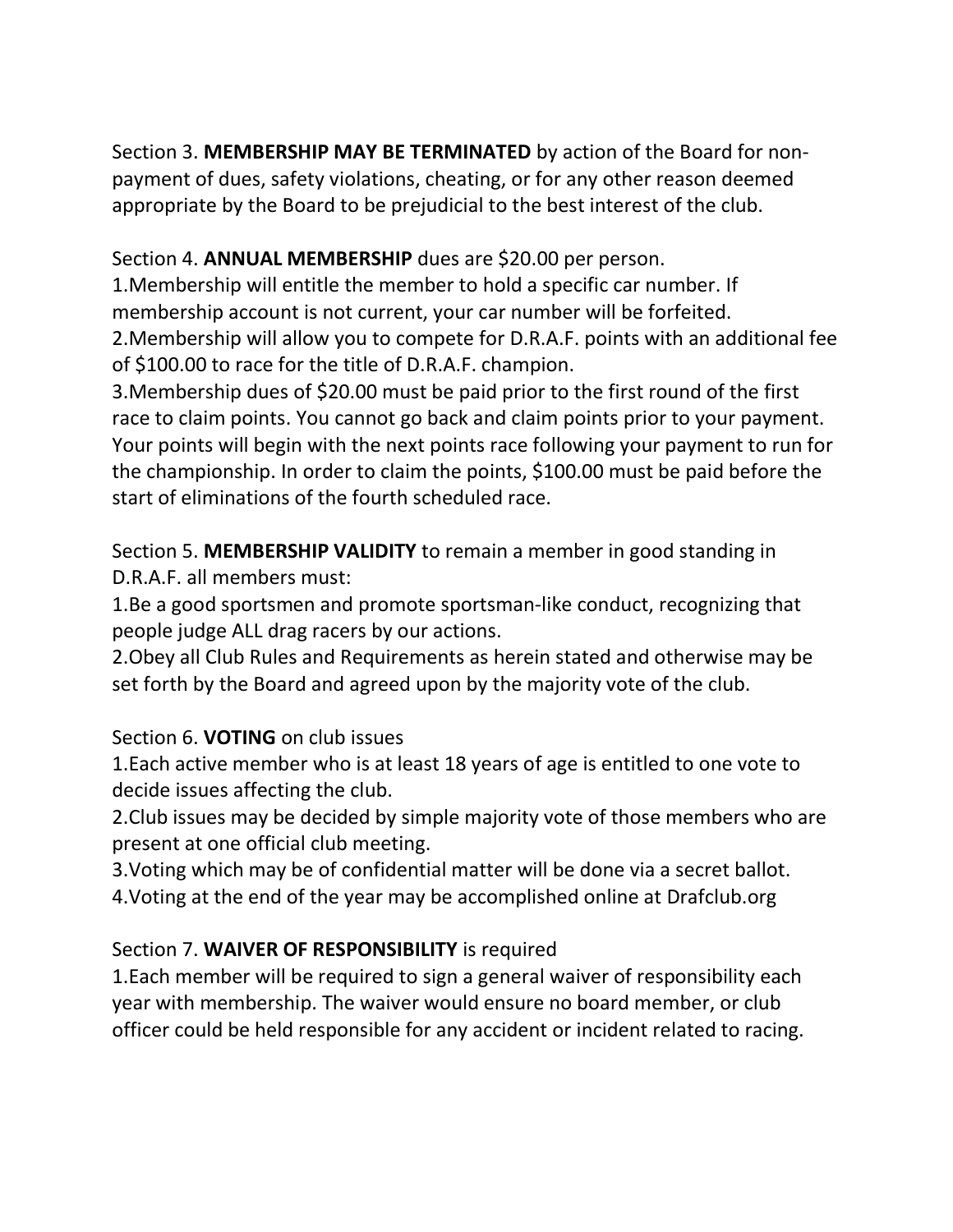### ARTICLE III- Management

Section 1.Club management shall be composed of the President, Vice-President, Secretary, Treasurer, and one Board Member for every 10 members of D.R.A.F. These officers will constitute the Board.

Section 2.Nominations for officers and board members shall be open to the members during the regular meeting in September.

Section 3. Elections of officers will be by majority vote of the members on drafclub.org during the month of October.

1. Officers shall officially take office on January  $1<sup>st</sup>$  and hold office for a period of one year.

2.Term of office for all positions shall not exceed five consecutive years.

Section 4. PRESIDENT shall preside over all meetings of the club, and is expected to manage the business of perpetuating the club's purposes, responsibilities, and traditions. He/She shall appoint committees as authorized by the Board.

Section 5. VICE PRESIDENT shall assume the duties and power of the president during the absence or temporary incapacity of the president. He/She shall assume additional responsibilities as authorized by the Board.

Section 6. SECRETARY shall keep all club records other than financial, including meeting minutes, membership roster, committee member listings, and documents of historical value. He/She shall send and/or post meeting notices and carry out all the usual secretarial functions of the club. The secretary shall ensure that all club records are retained and archived for future reference, unless agreed upon by the board and members.

Section 7. TREASURER shall keep all financial records and accounts of the club, receive dues for membership, pay bills, and generally be responsible for monitoring the financial health of the club. He/She shall be responsible for maintaining accurate and timely records of accounts and for preparing and presenting a treasurers report at each meeting and quarterly reports to the board as requested by the club.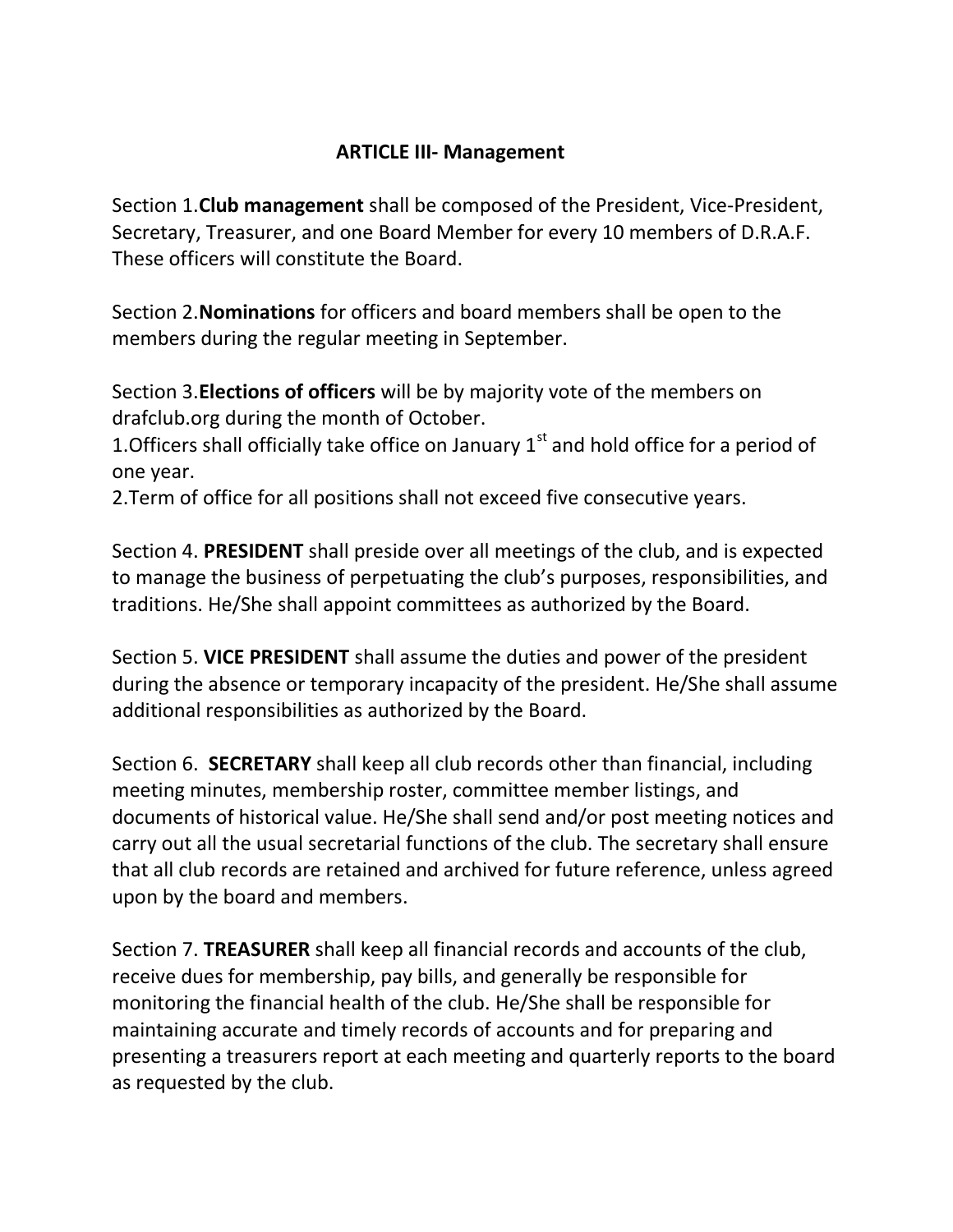1.Withdrawal of funds for any purpose shall be by check/debit card, signed by the treasurer or the president and are subject to prior approval by the board. 2.All payments over \$500.00 are to be approved by the board by majority vote.

Section 8. OFFICERS POWER all officers shall have such other powers as assigned by the bylaws, the members, or as required by law.

### ARTICLE IV- Offical Meetings

Section 1. General Meetings will be held on the first Monday of every month. A minimum of five members of club management must be present to hold an official meeting.

Section 2. Board Meetings any member can be present at the Board meetings, but does not have any voting rights.

1.Special meetings may be held throughout the year with prior announcement of such meetings to the general members via the D.R.A.F. Facebook page and/or email.

Section 3. The Board may meet at the discretion during the interim between meetings.

Section 4. FISCAL YEAR D.R.A.F.'s fiscal year will begin January  $1<sup>st</sup>$  and end December  $31<sup>st</sup>$  of each year.

#### ARTICLE V- Club Races/Points

Section 1. CLUB RACES will be planned and organized by the Board.

1. D.R.A.F. will hold 11 points races a year, weather permitting. Club members will count their best 8 points races. In the event that the 11 points races cannot be held, club championship will be determined by the points earned until one week before the bracket finals.

2. For members to claim their points you must be in Good Standing with the club, have paid your membership dues (\$20), have paid the additional \$100.00 (or sold \$100.00 in raffle tickets) to run for championship, must attend at least 50% of the